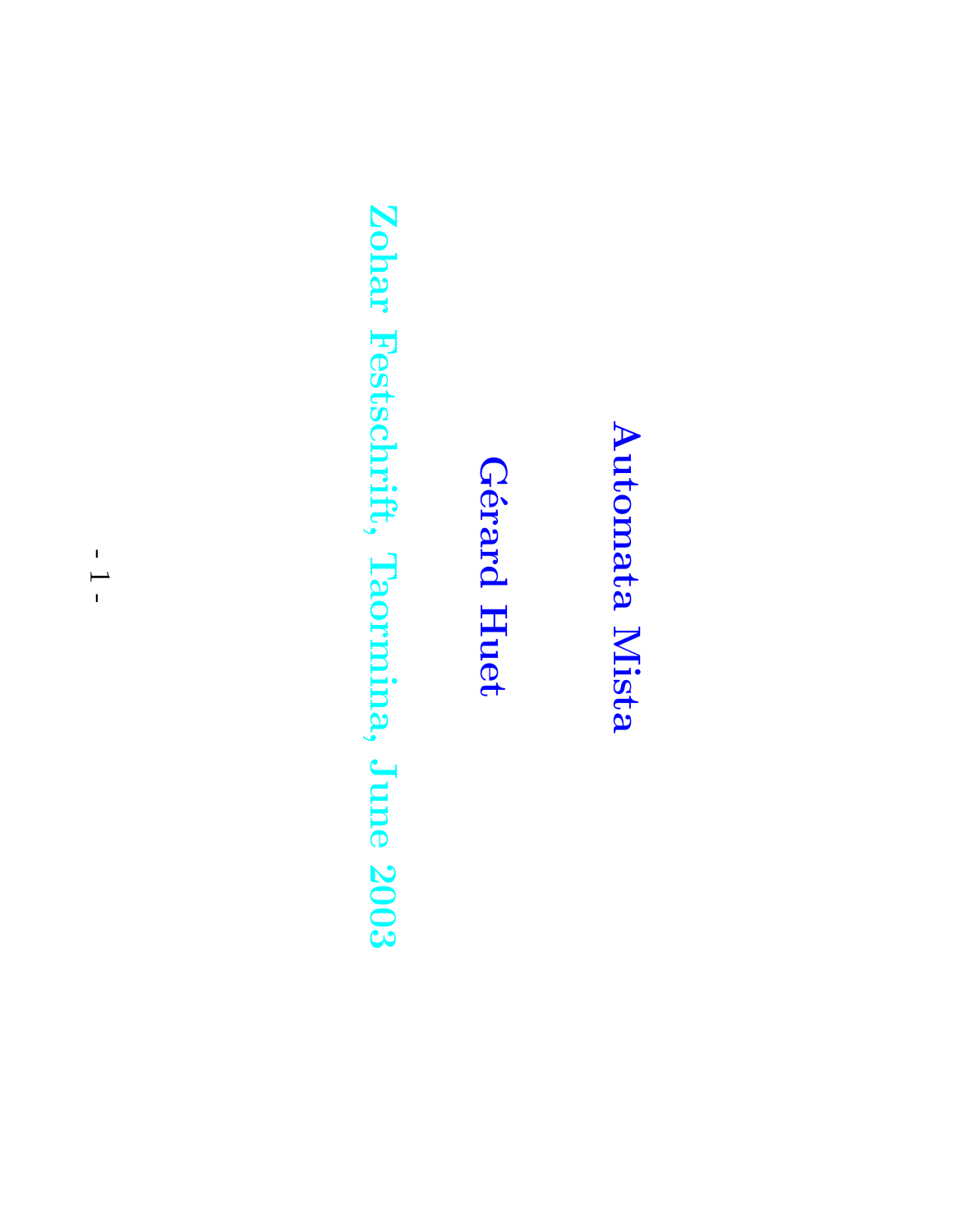Practical Practical origin

Zen and the Art of Symbolic Computing:

Light and Computational Linguistics Computational Fast Applicative Linguistics Algorithms for

G´erard Huet

INRIA

PADL, New Orleans, January 2003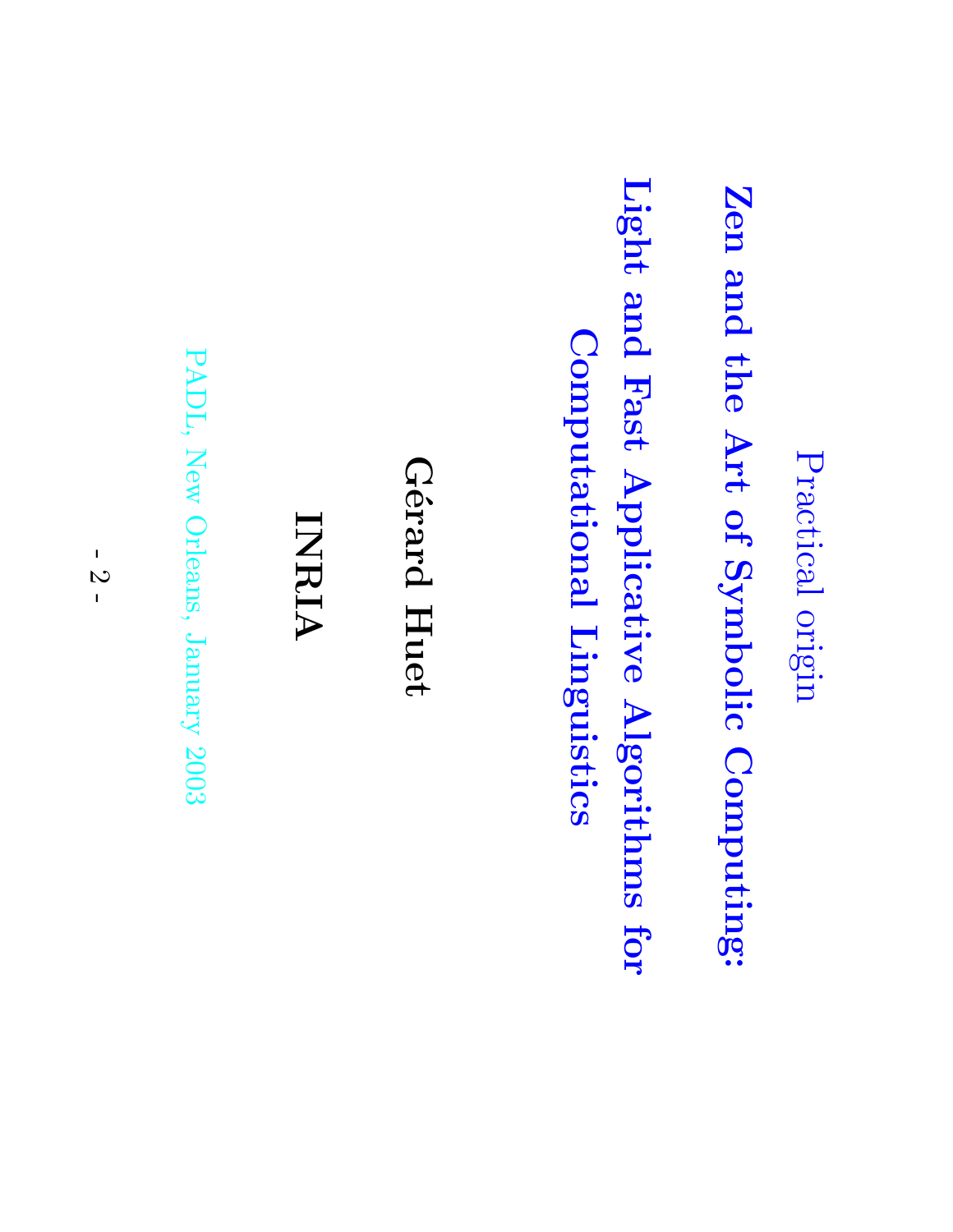### Tries

Tries, or lexical trees, store sparse sets of words sharing initial prefixes. They are due  $\Xi$ Ren´e a<br>P  $\Xi$ Briantais (1959).  $\mathbb{N}_\Theta$ use  $\mathbf \varphi$ very simple representation with lists of siblings.

type e<br>Frie  $\mathbf{I}$  $\Box$ a<br>Frie O<br>H (bool  $\ast$ forest) ا سا and<br>P forest  $\mathbf{I}$ list<br>1<br>1 (Word.letter  $\ast$ trie);

Tries are managed (search, insertion, etc) using the zipper technology.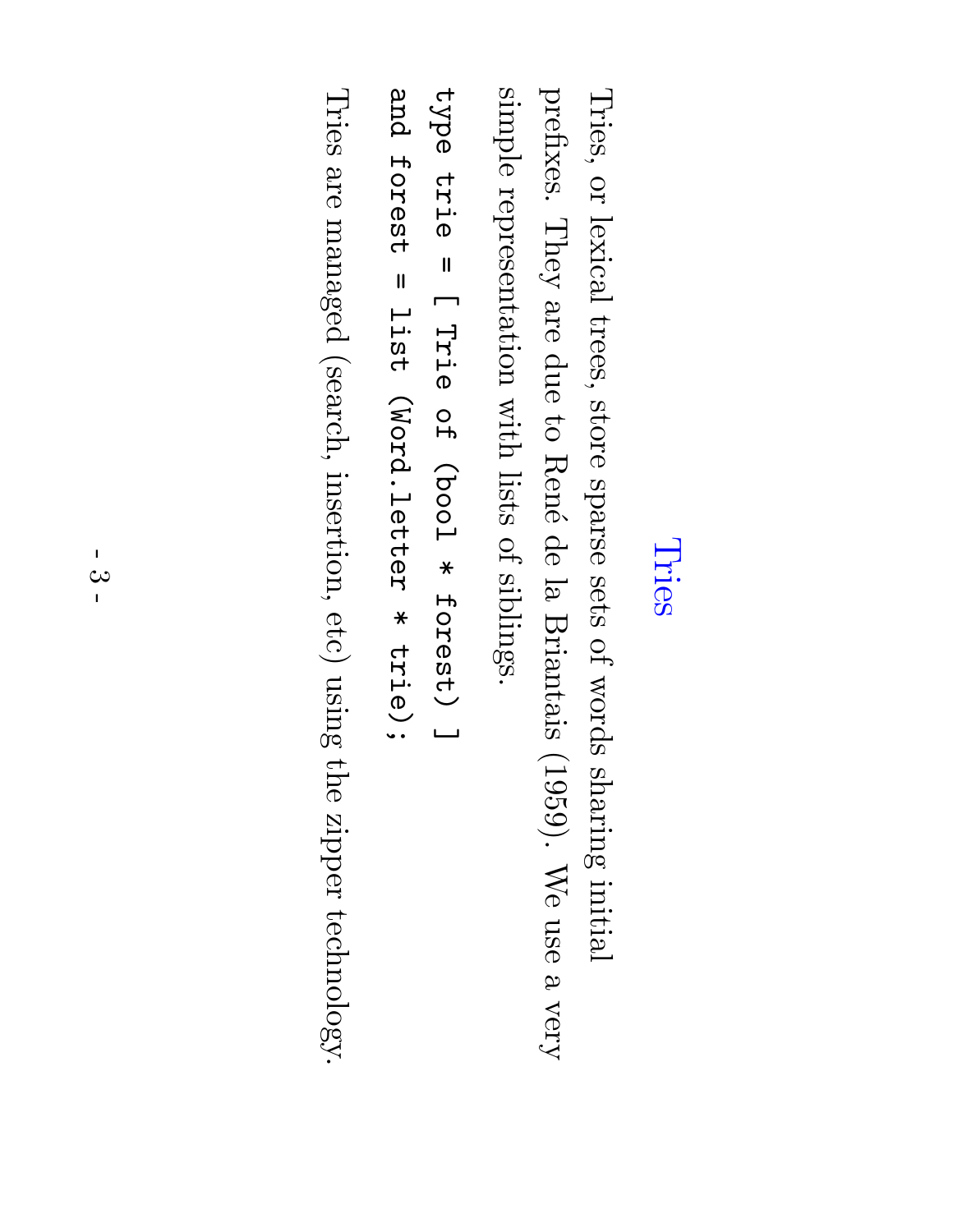# Important remarks

Tries  $\Lambda$ e $\rm{uu}$  $\operatorname*{g}\nolimits$ considered e<br>S deterministic finite state automata graphs for accepting the  $(\mathrm{finite})$ language they represent. This remark  $\Xi.$ the basis for  $\Lambda$ urg $\rm{u}$ lexicon processing libraries.

Such graphs are<br>O acyclic (trees). But more general finite state automata graphs  $\Lambda$ e $\rm{u}$  $\operatorname*{g}\nolimits$ represented e<br>So annotated trees. These annotations account for non-deterministic choice points, and for virtual pointers in the graph.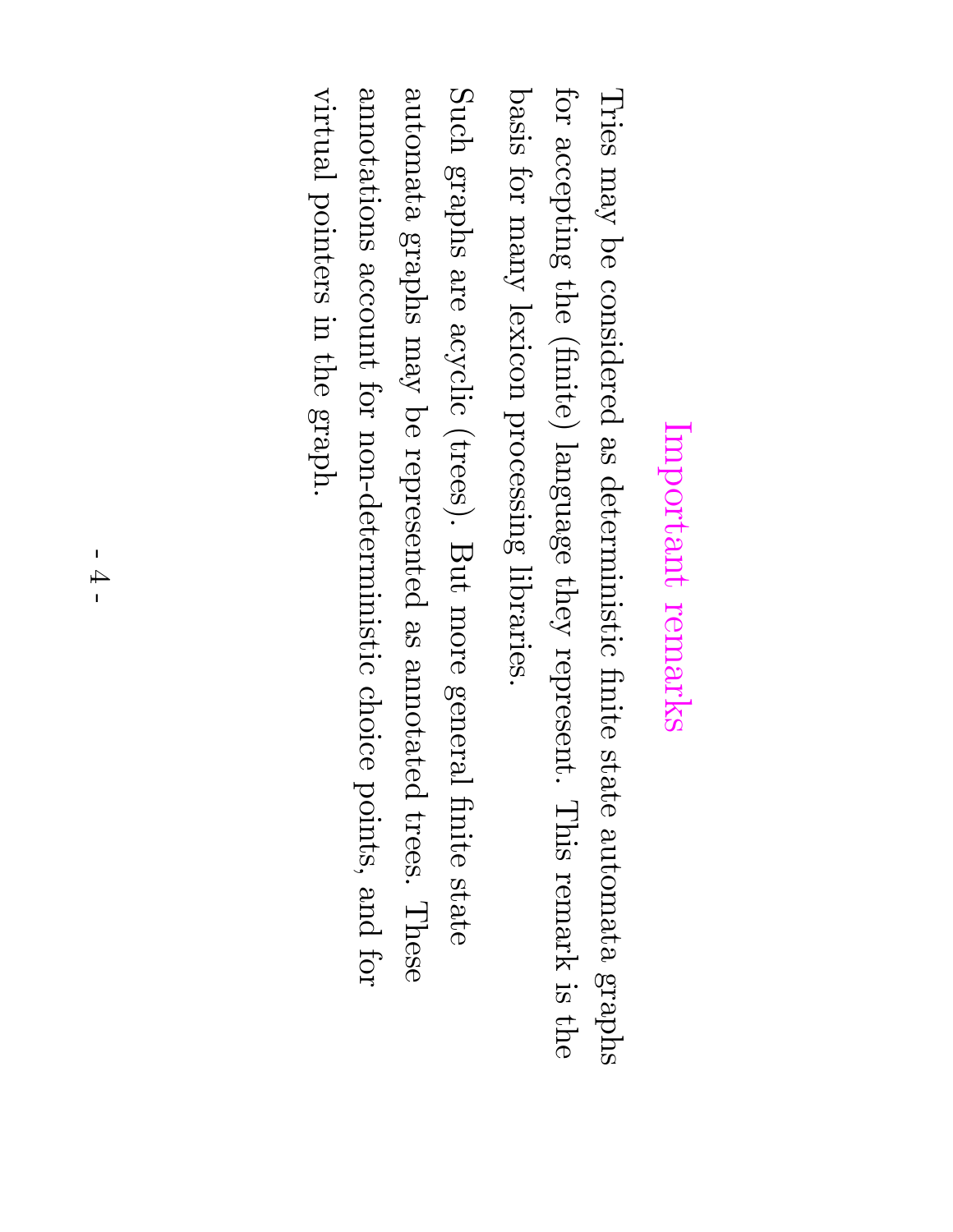### Solving  $\boldsymbol{\mathsf{\Omega}}$ charade

```
module value lexicon Short = annct
             struct
```
 $\mathbf{I}$ 

```
Lexicon.make_lex
 ["able"; "am"; "amiable"; "get"; "her"; =<br>.பு<br>. .
 "<br>to";
"together"];
```
end;

```
module
   Charade \mathbf{I}Unglue(Short);
```
Charade.unglue\_all (Word.encode Charade.unglue\_all (Word.encode "amiabletogether"); "amiabletogether");

```
Solution \overline{\phantom{0}}: amiable together
                      Solution \overline{\mathcal{C}}: amiable ರ<br>೧
                   po<br>Po
                      her
   Solution Solution 3
 : e<br>B
   Ē.
   a<br>D<br>D
together
```
Solution 4 noition 4

:

م<br>آ

Ē.

a<br>D<br>D

ರ<br>೧

po<br>A<br>T

her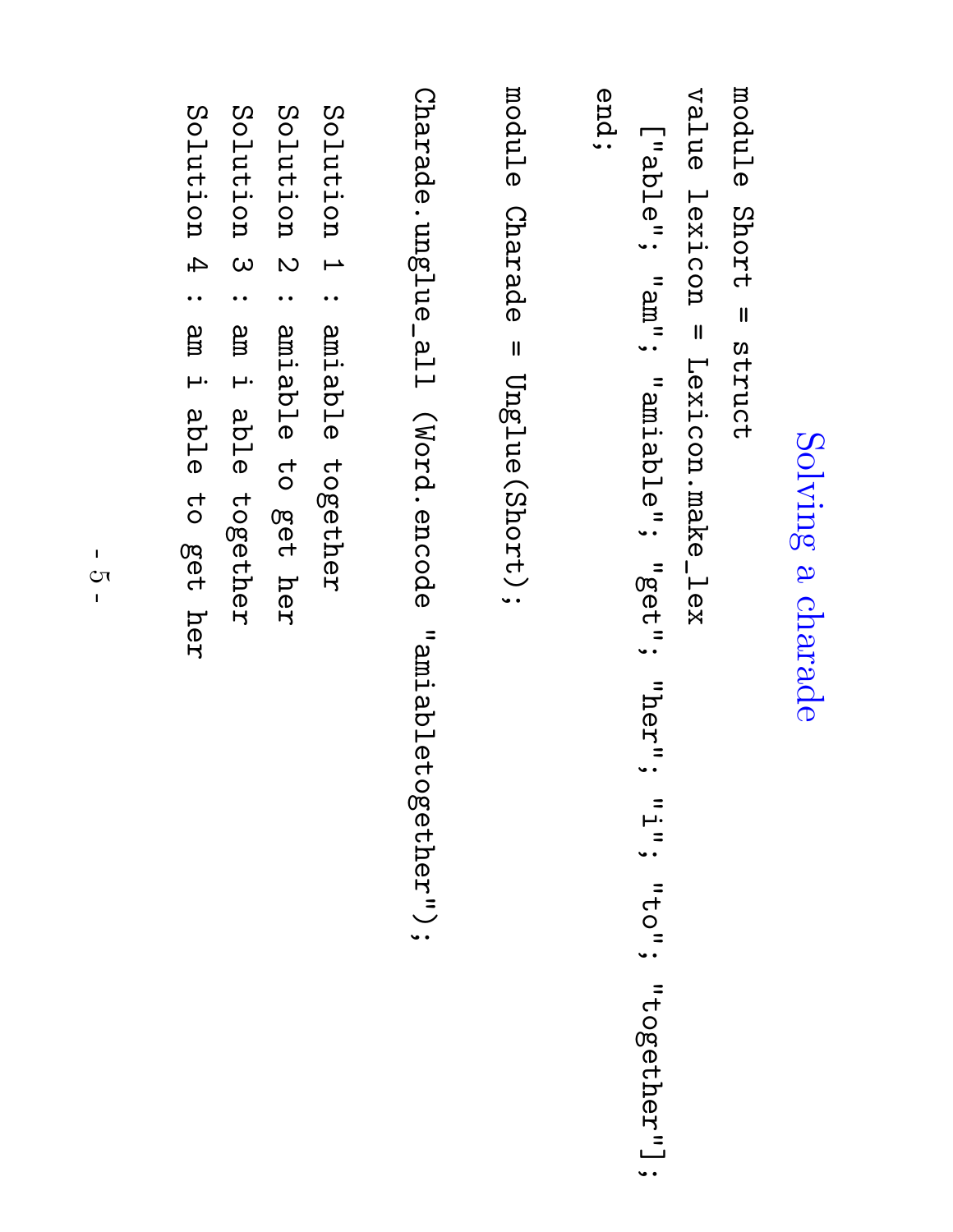### $\operatorname{Jundeture}$ euphony and its discretization

When successive words are uttered, the minimization of the energy necessary  $\Xi$ reconfigurate the vocal organs ည $\frac{\infty}{2}$ the juncture of the words provoques a euphony transformation, discretized ည $\frac{\bf p} {\bf p}$ the level of phonemes  $\mathcal{\overset{\sim}{Q}}$  $\boldsymbol{\omega}$ contextual rewrite rule of the form:

$$
x]u|v \rightarrow w
$$

[

This juncture euphony, or external sandhi,  $\Xi.$  $\operatorname{argmin}$ recorded in sanskrit in.<br>I the written rendering of the<br>P sentence. The first linguistic processing  $\Xi.$ therefore segmentation, which generalises unglueing into sandhi analysis.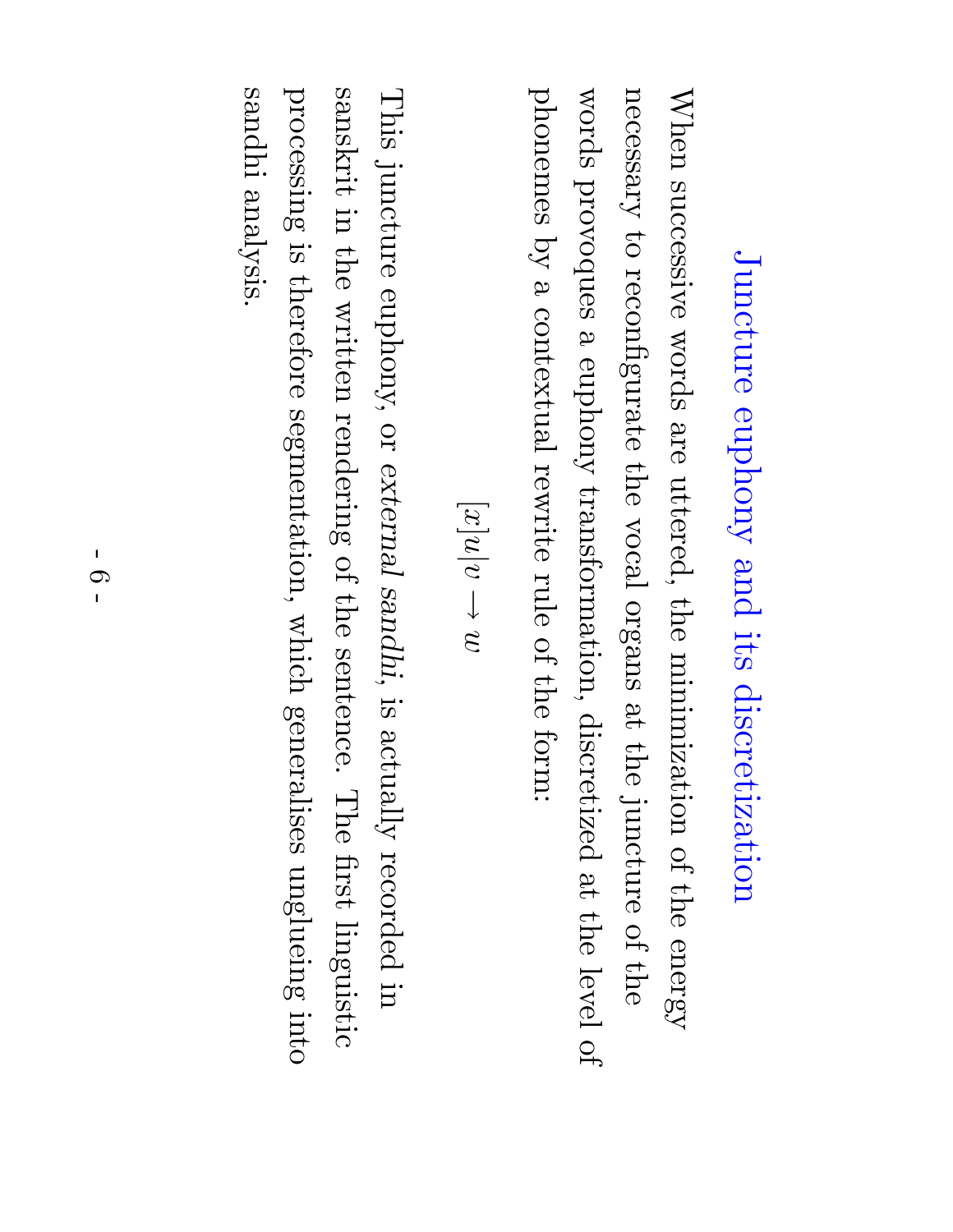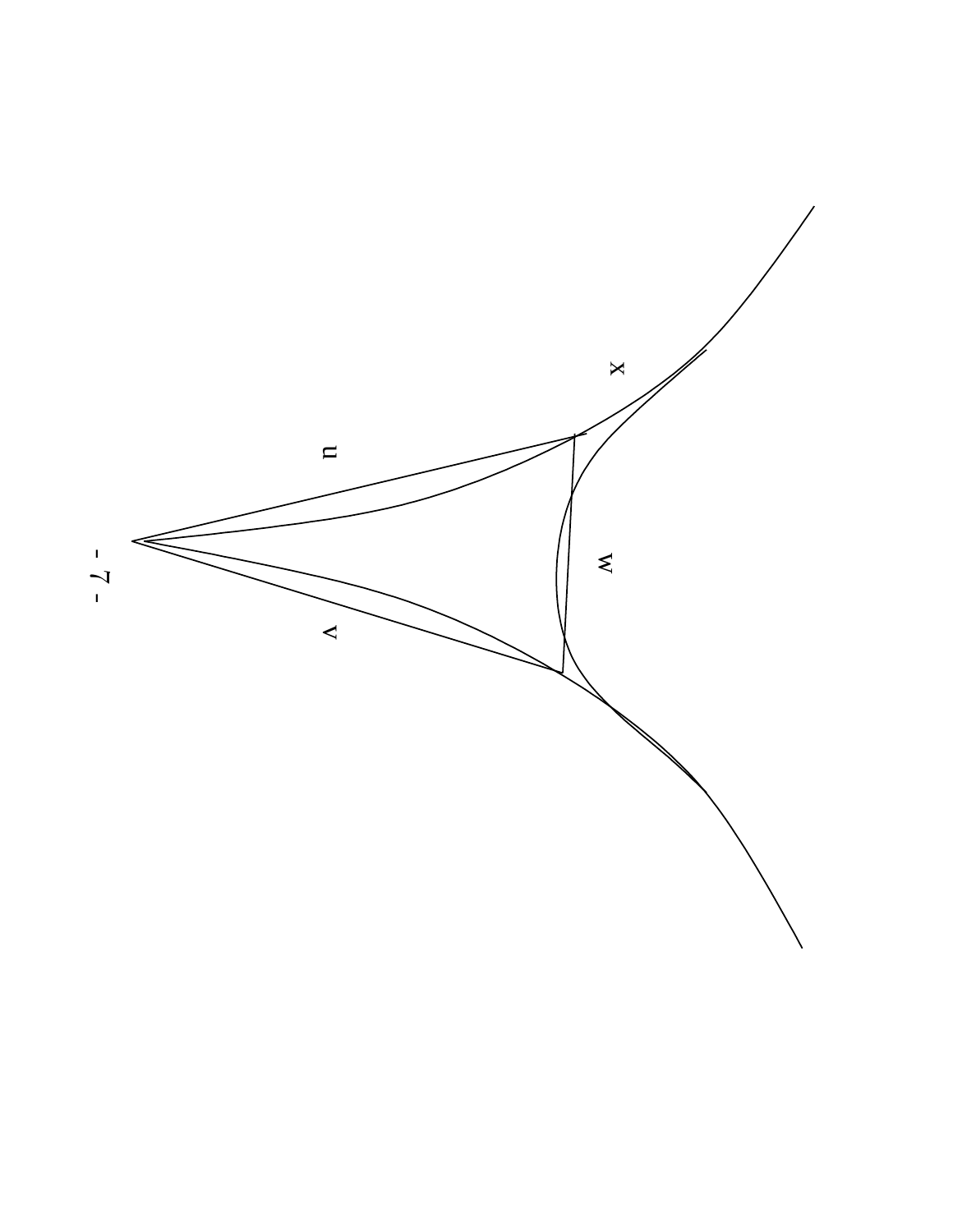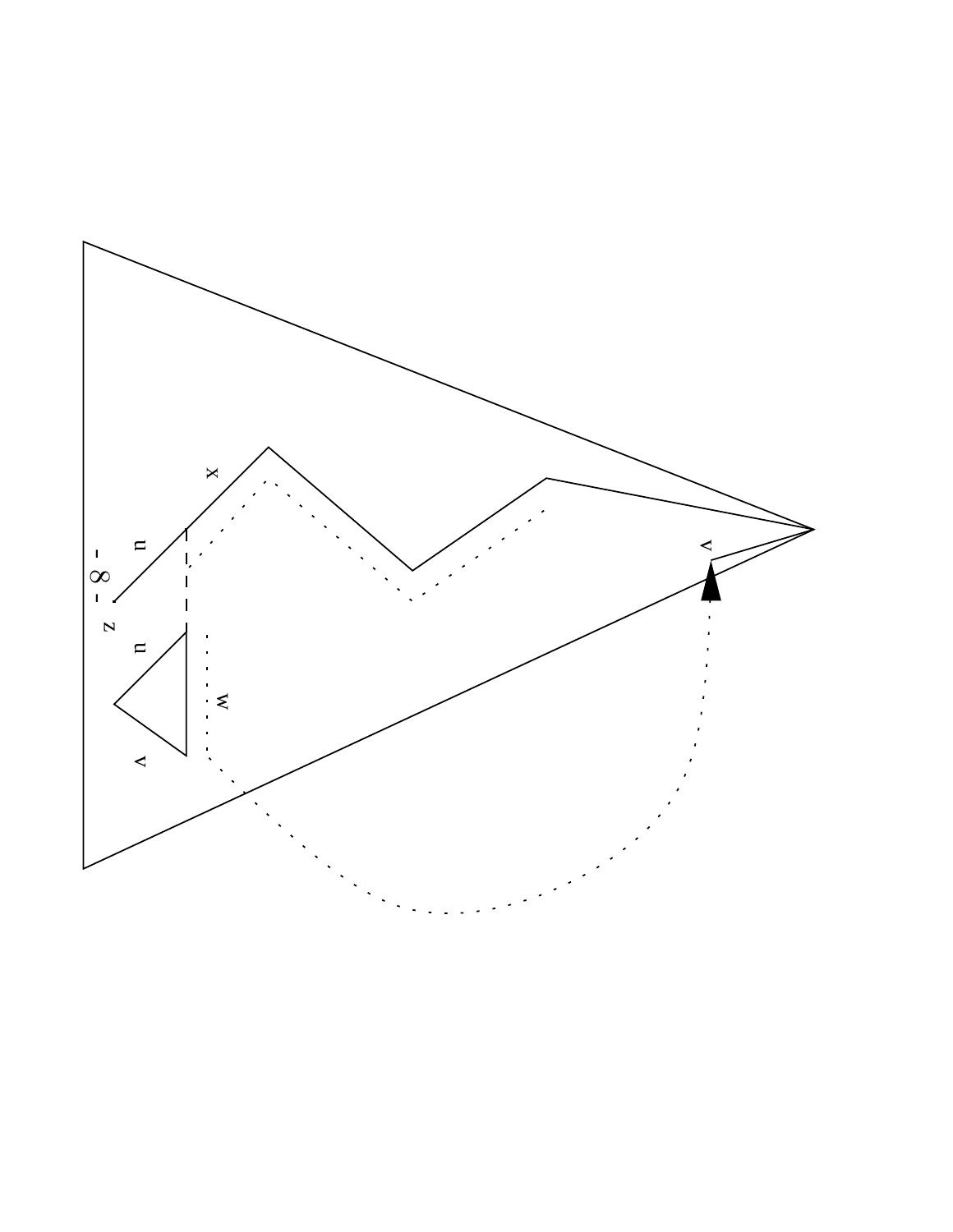### Auto

type lexicon = **a**<br>Frie and rule  $\mathbf{I}$ (word  $\ast$ word  $\ast$ word);

The rule triple (rev u,  $\prec$  $\mathcal{\mathcal{\mathcal{\mathcal{L}}}}%$ represents the string rewrite  $\frac{n}{\alpha}$  $\downarrow$  $\mathcal{C}$ Now for the transducer state space:

type auto  $\mathbf{I}$  $\Box$ State<br>State O<br>ዙ (bool  $\ast$ deter  $\ast$ choices) ا سا and deter  $\mathbf{I}$ list<br>1<br>1 (letter  $\star$ auto) and choices  $\mathbf{I}$ list<br>1<br>1 rule;

module Auto  $\mathbf{I}$ Share (struct type domain=auto;

value size=hash\_max; end);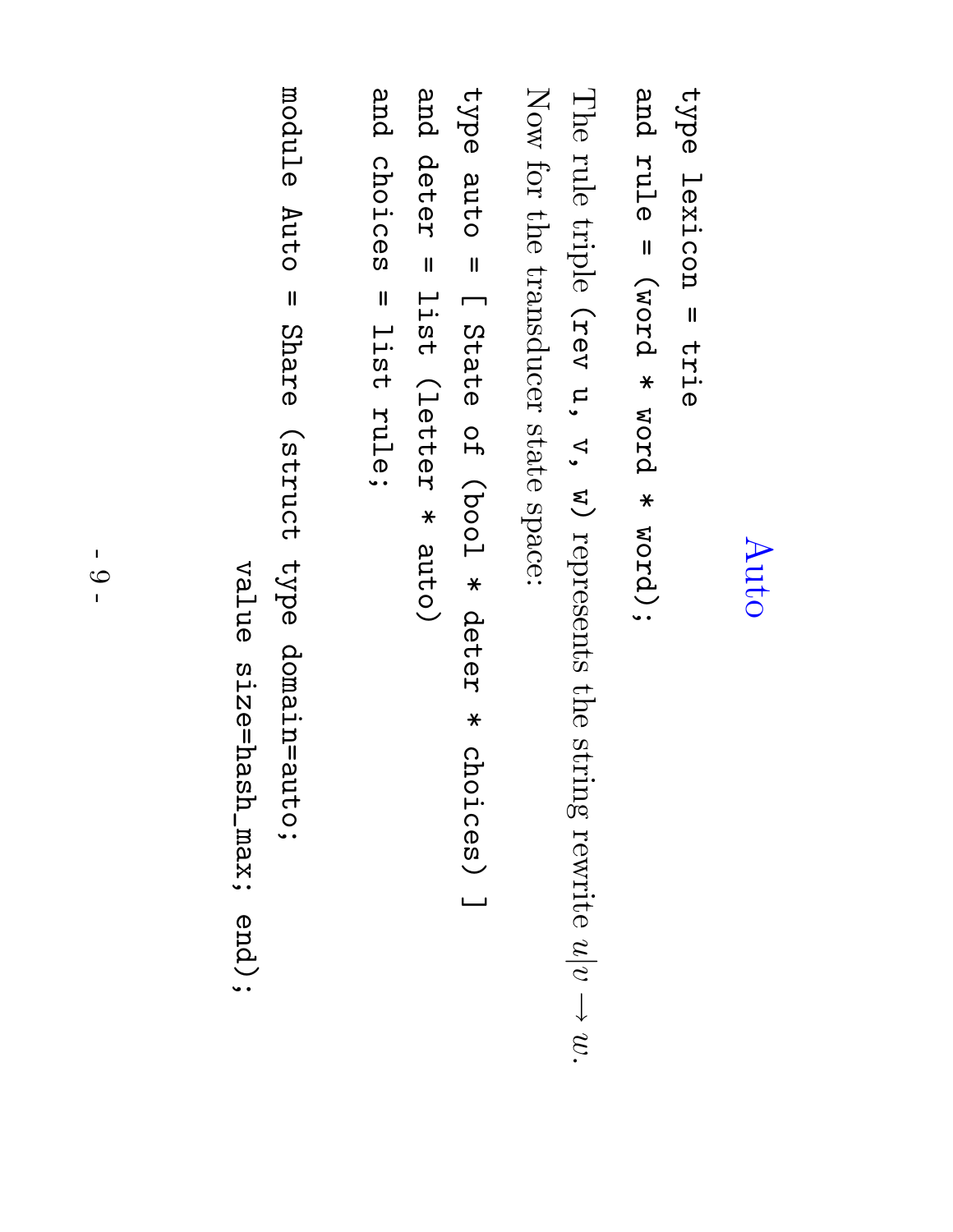Compiling the lexicon  $\mathsf{S}^{\mathsf{t}}$ <u>ဗ</u> minimal transducer

 $\widehat{*}$ build\_auto : word l<br>V lexicon l<br>V (auto  $\ast$ stack  $\ast$ int)  $\overset{*}{\smile}$ value R<br>Dec build\_auto ວ<br>ດ  $\mathbf{I}$ fun

 $\Box$ Trie(b,arcs) Trie(b,arcs) ->

ロ<br>この local\_stack  $\mathbf{I}$ 口.<br>H  $\mathbf{\overline{C}}$ then get\_sandhi ဝ<br>ဂ e<br>Da<br>O  $\Box$ p.<br>D ロ<br>この  $\mathsf{H}$ (deter,stack,span)  $(n,t)$  $\mathbf{I}$ 

ロ<br>この current  $\mathbf{I}$ [n::occ]  $\widehat{*}$ current occurrence  $\overset{\textstyle{*}}{\smile}$ i<br>P ロ<br>この (auto,st,k)  $\mathbf{I}$ build\_auto current ct

p.<br>P ([(n,auto)::deter],merge の<br>イ stack,hash1  $\rm\Xi$ k span) in ロ<br>この (deter,stack,span)  $\mathbf{I}$ fold\_left  $\mathsf{H}$ ([],[],hash0) arcs i<br>H ロ<br>ロ<br>ワ  $(h,1)$  $\mathbf{I}$ match stack with

 $\Box$ l<br>V ([],[])  $\overline{\phantom{0}}$ [h::l] l<br>V  $(\mathtt{h},\mathtt{l})$ ]

in let key  $\mathbf{I}$ hash  $\bm{\sigma}$ span  $\bm{\mathsf{\Sigma}}$ 

in let ທ  $\mathbf{I}$ Auto.share (State(b,deter,h)) key

u<br>H (s,merge local\_stack  $1$ ,key) ب<br>. .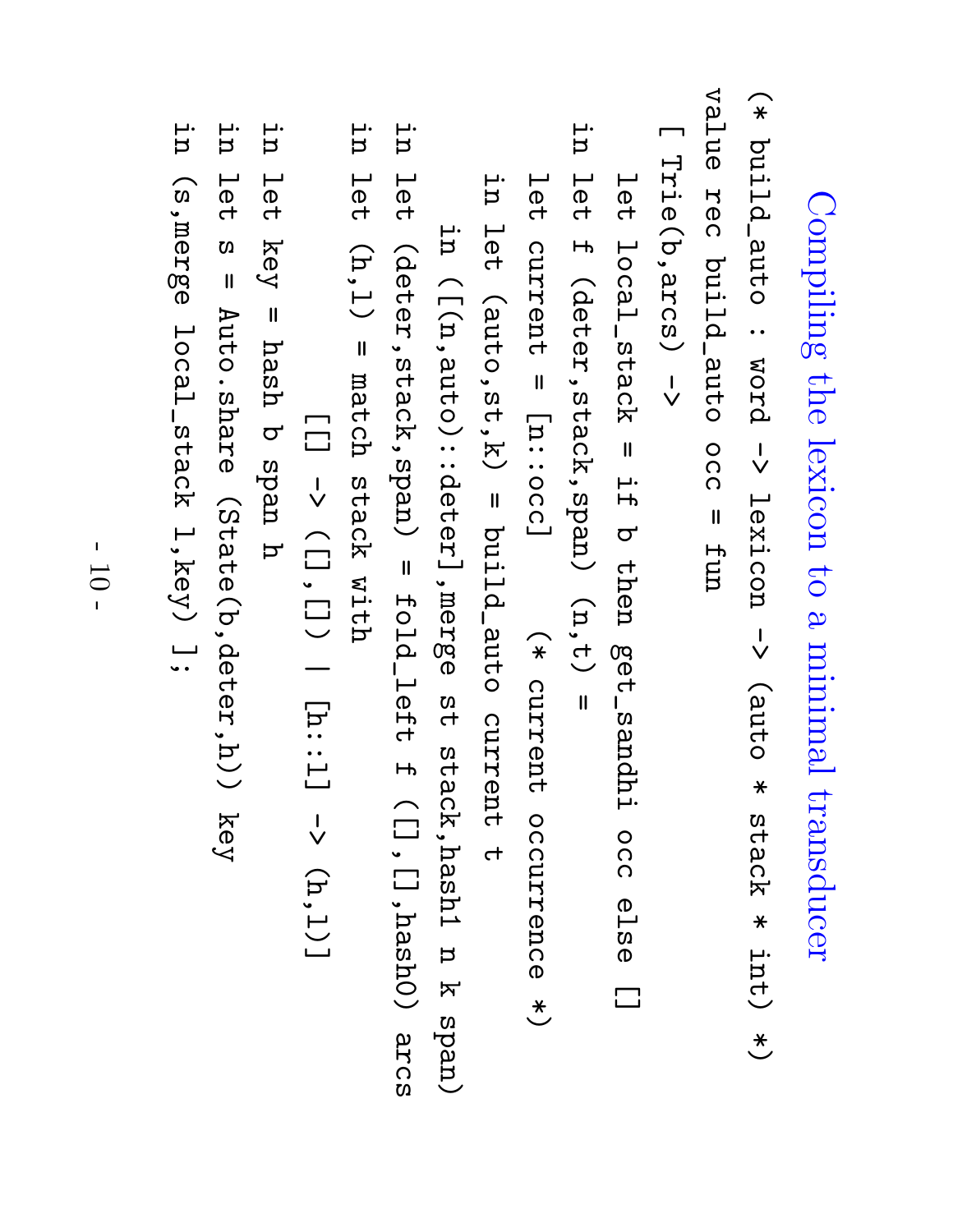Running the Segmenting Transducer value Rec react input output back occ  $\mathbf{I}$ fun  $\Box$ State(b,det,choices) l<br>V  $\widehat{*}$ ረ<br>ወ  $\zeta$ e<br>h<br>o deterministic space first  $\overset{\textstyle{*}}{\smile}$ ロ<br>この deter cont  $\mathbf{I}$ match input with  $\Box$  $\Box$ l<br>V backtrack cont | [letter ::<br>:: rest] l<br>V  $\Delta$ ロ<br>この next\_state  $\mathbf{I}$ List.assoc letter det i<br>E react rest output cont [letter::occ] next\_state with  $\Box$ Not\_found l<br>V backtrack cont ا سا ا سسا n.<br>E ロ<br>この nondets  $\mathbf{I}$ 口.<br>H choices=[] then back else [Next(input,output,oc).choices):iback]  $[\mathtt{Next}(\mathtt{input},\mathtt{out}(\mathtt{input},\mathtt{occ},\mathtt{choint})\colon\mathtt{index}$ u.<br>P 口.<br>H  $\bm{\sigma}$ then ロ<br>この out<br>4  $\mathbf{I}$ [(occ,Id)::output]  $\widehat{*}$ opt final sandhi

 $\overset{\textstyle{*}}{\smile}$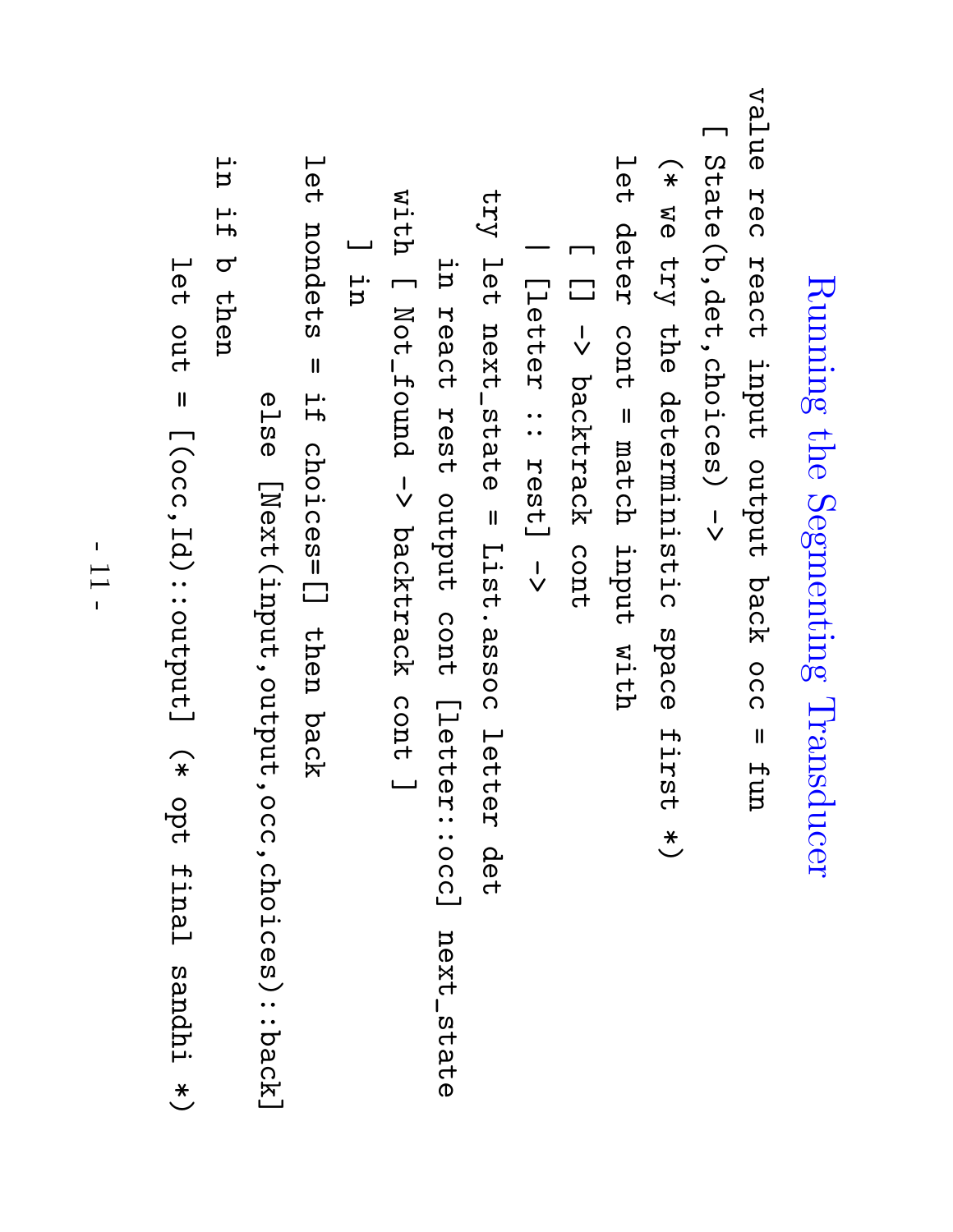e<br>Pa ロ<br>この alterns  $\mathbf{I}$  $\Box$ Init(input,out) ..<br>.. nondets اسسا  $\widehat{*}$ ፍ<br>ወ first  $\zeta$ e<br>he longest matching word  $\overset{\textstyle{*}}{\smile}$ u.<br>R deter alterns e<br>Da<br>D deter nondets اسسا and choose input output back occ  $\mathbf{I}$ fun  $\Box$  $\Box$ l<br>V backtrack back  $\overline{\phantom{0}}$  $\left[\,(\,{\rm u}\,, {\rm v}\,, {\rm v}\,, w)\,\right]$ ည<br>က rule)::others] l<br>V ロ<br>この alterns  $\mathbf{I}$  $\Box$ Next(input,output,occ,others) ::<br>:: back<br>M ] u.<br>P 口.<br>H prefix w input then ロ<br>この tape  $\mathbf{I}$ advance (length  $\mathcal{\vec{S}}$ input and<br>P out<br>4  $\mathbf{I}$ [(u @ occ,Euphony(rule))::output] n.<br>D 口.<br>H  $\mathbf{v}=[\ ]$  $\widehat{*}$ final sandhi  $\overset{\textstyle{*}}{\smile}$ then 口.<br>H tape=[] then (out,alterns) else backtrack alterns backtrack alterns

p.<br>P

口.<br>H

input=[]

then

(out,nondets)

 $\widehat{*}$ 

solution

 $\overset{\textstyle{*}}{\smile}$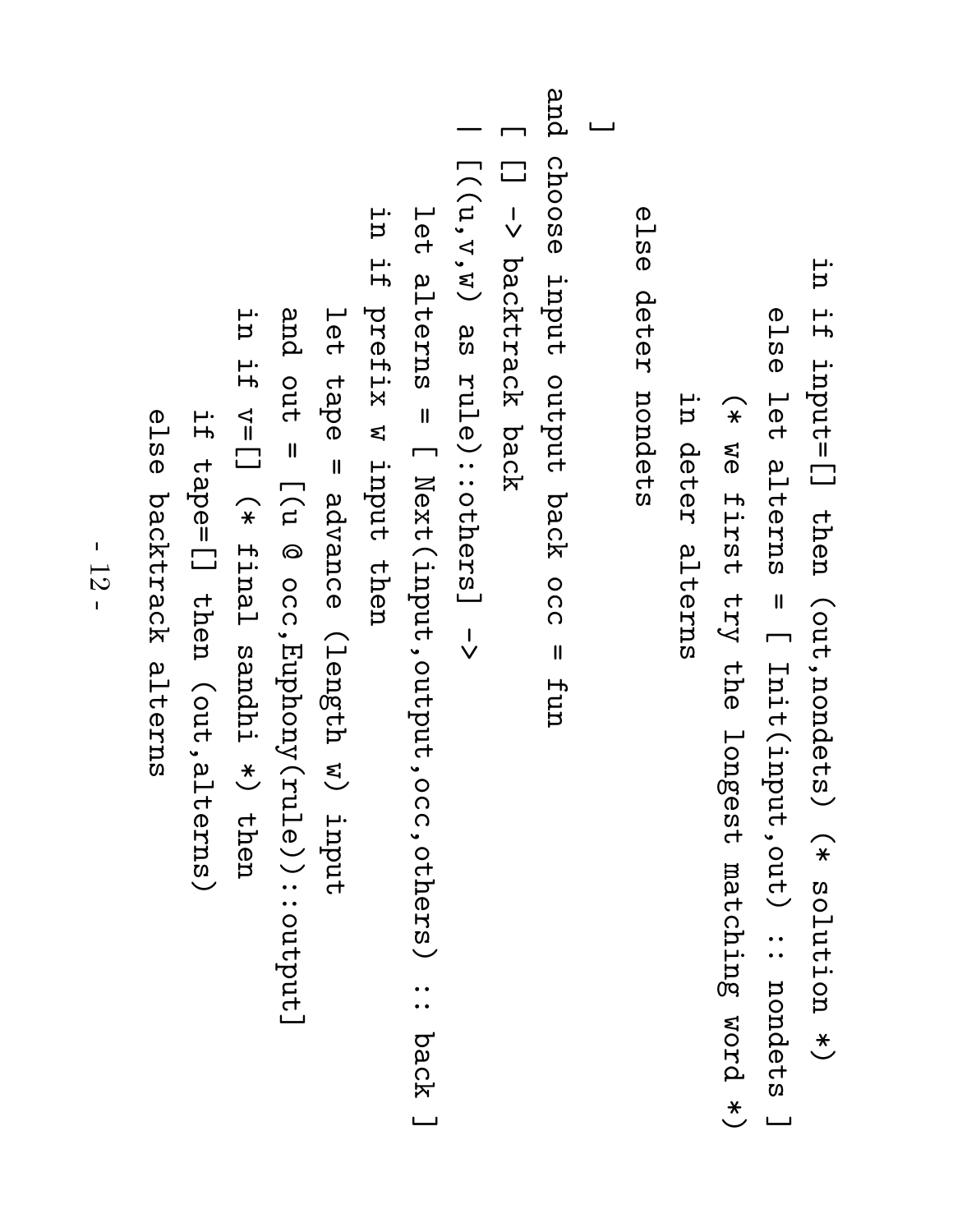i<br>P react tape out<br>4 alterns  $\prec$ else backtrack alterns backtrack alterns ا سا and backtrack  $\mathbf{I}$ fun  $\Box$  $\Box$ l<br>V raise Finished  $\overline{\phantom{0}}$ [resume::back] l<br>V match resume with  $\Box$ Next(input,output,occ,choices) l<br>V choose input output back occ choices  $\overline{\phantom{0}}$ Init(input,output) Init(input,output) -> react input output back  $\Box$ automaton ا سا ىــا<br>• •

e<br>Pa

ロ<br>この

next\_state

= access access

 $\prec$ 

next\_state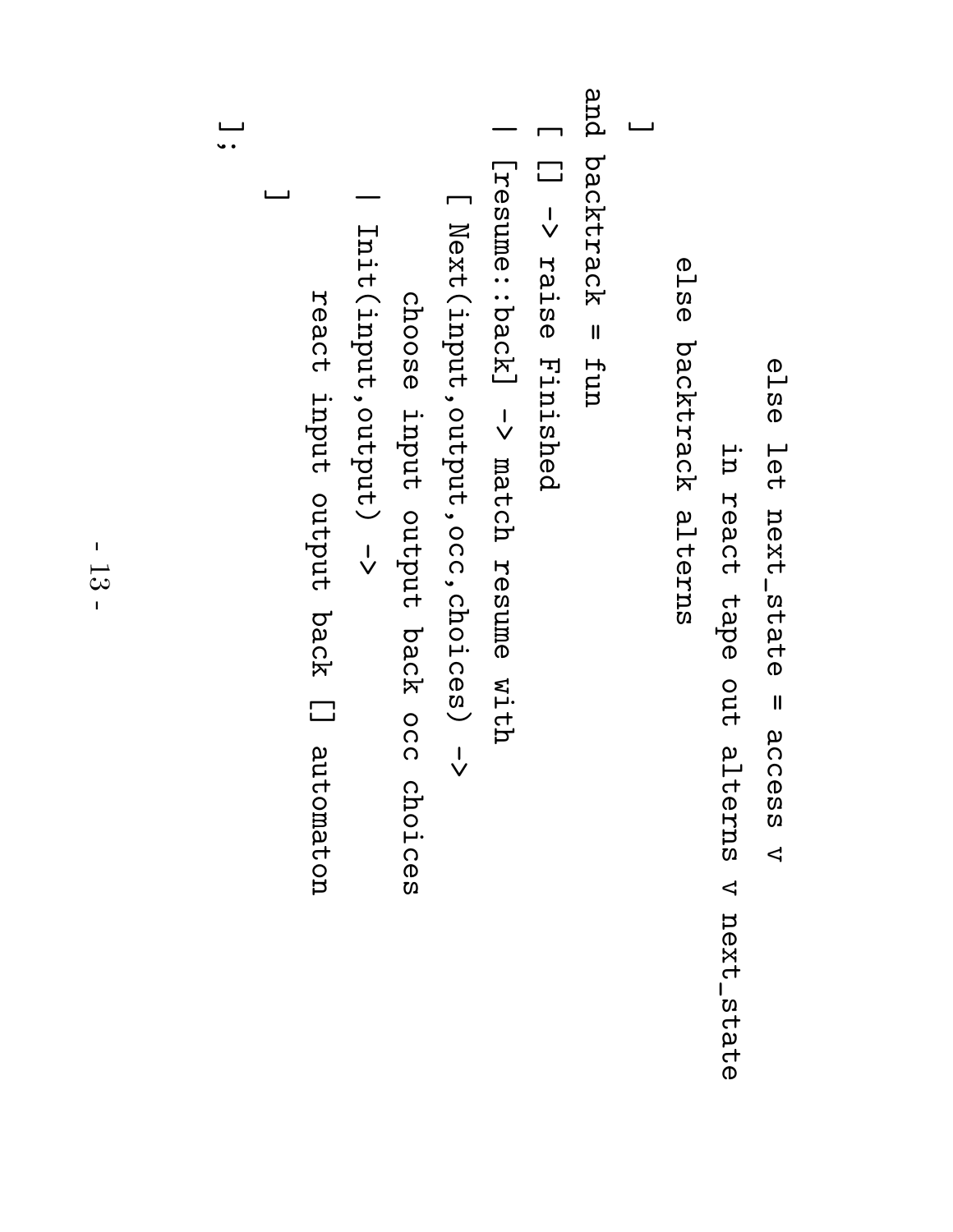# Example of Sanskrit Segmentation

process "tacchrutvaa"; process "tacchrutvaa";

Chunk: tacchrutvaa tacchrutvaa

 $\chi_{\rm{BIII}}$ ር<br>ወ segmented ထ<br>က<br>• •

Solution  $\overline{\phantom{0}}$ :

 $\Box$ բ<br>եժ with sandhi d<br>"s l<br>V cch]

 $\blacksquare$ "srutvaa with no sandhi]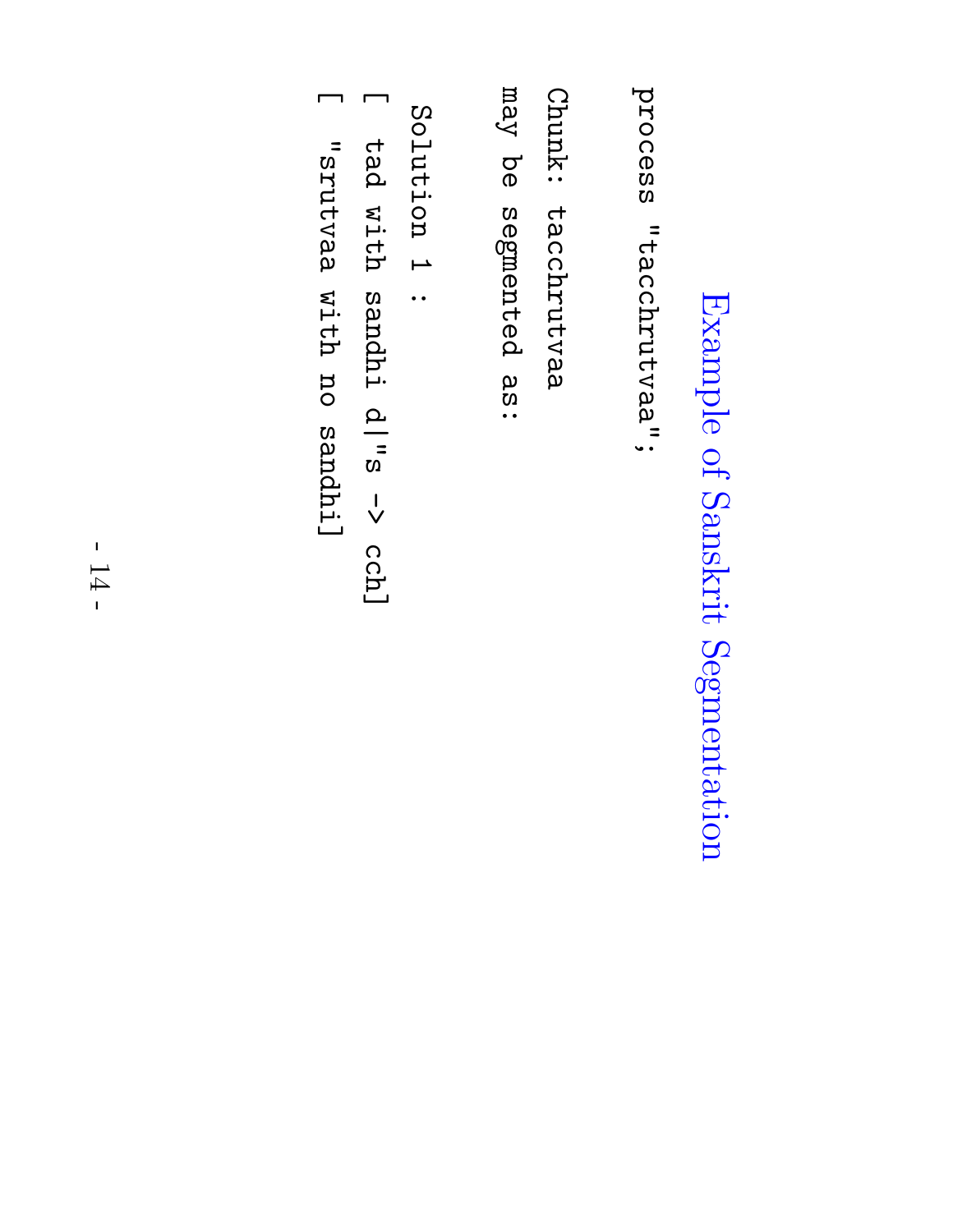### More examples

process "o.mnama.h\"sivaaya"; process "o.mnama.h\"sivaaya";

Solution  $\overline{\phantom{0}}$ :

- $\Box$ om with sandhi m|n l<br>V .<br>[UU]<br>\_
- $\Box$ namas with sandhi s<br>|<br>|<br>|<br>|<br>| l<br>V .h"s]
- $\Box$ "sivaaya with no sandhi]

process "sugandhi.mpu.s.tivardhanam"; process "sugandhi.mpu.s.tivardhanam";

Solution  $\overline{\phantom{0}}$ :

- $\Box$ sugandhim with sandhi d | u l<br>V  $\operatorname{\widetilde{L}}$
- $\Box$ pu.s.ti with no sandhi]
- $\Box$ vardhanam with no sandhi]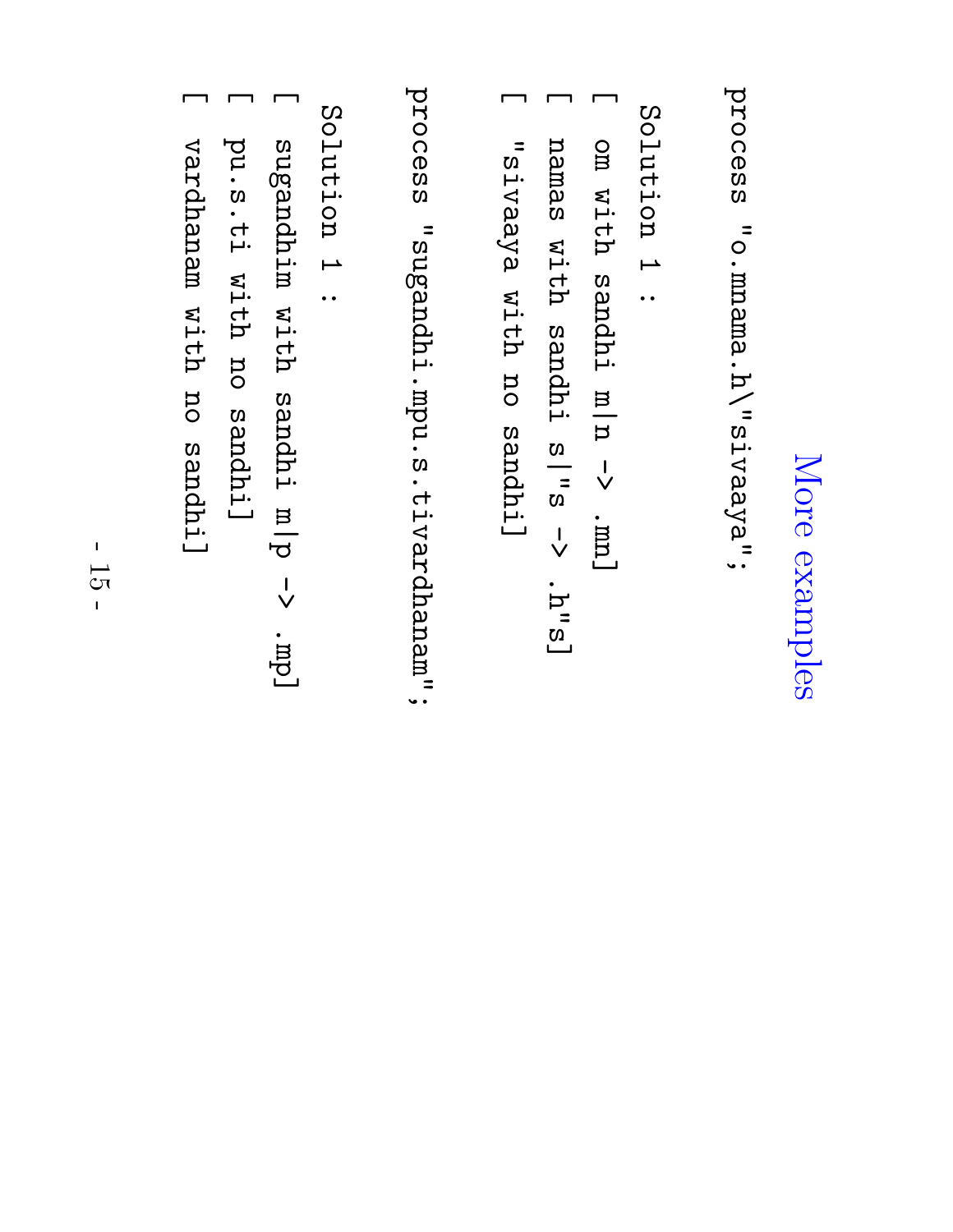# Sanskrit Tagging

process "sugandhi.mpu.s.tivardhanam"; process "sugandhi.mpu.s.tivardhanam";

- Solution  $\overline{\phantom{0}}$ :
- $\Box$ minbuegus sugandhim
- $\overline{\wedge}$  $\overline{\phantom{a}}$ ac.<br>C დ<br>ლ m.  $\{$  [sugandh $\,$ i $\,$ ]  $\checkmark$ with sandhi d | u l<br>V  $\operatorname{\widetilde{L}}$  $\Box$ pu.s.ti
- $\overline{\wedge}$  $\overline{\phantom{a}}$ i<br>iic.<br>i  $\{p\mathbf{u} \cdot \mathbf{s} \cdot \mathbf{t}$ i]  $\checkmark$ with no sandhi]
- $\Box$ meueupren vardhanam
- $\overline{\wedge}$  $\overline{\phantom{a}}$ ac.<br>C ღ.<br>თ m. | ac<br>CC. ღ.<br>თ n.  $\overline{\phantom{0}}$ nom. დ<br>ლ n.
- $\overline{\phantom{0}}$ voc. დ<br>ლ n.  $\left[\text{parallel}I\right]$  $\checkmark$ with no sandhi]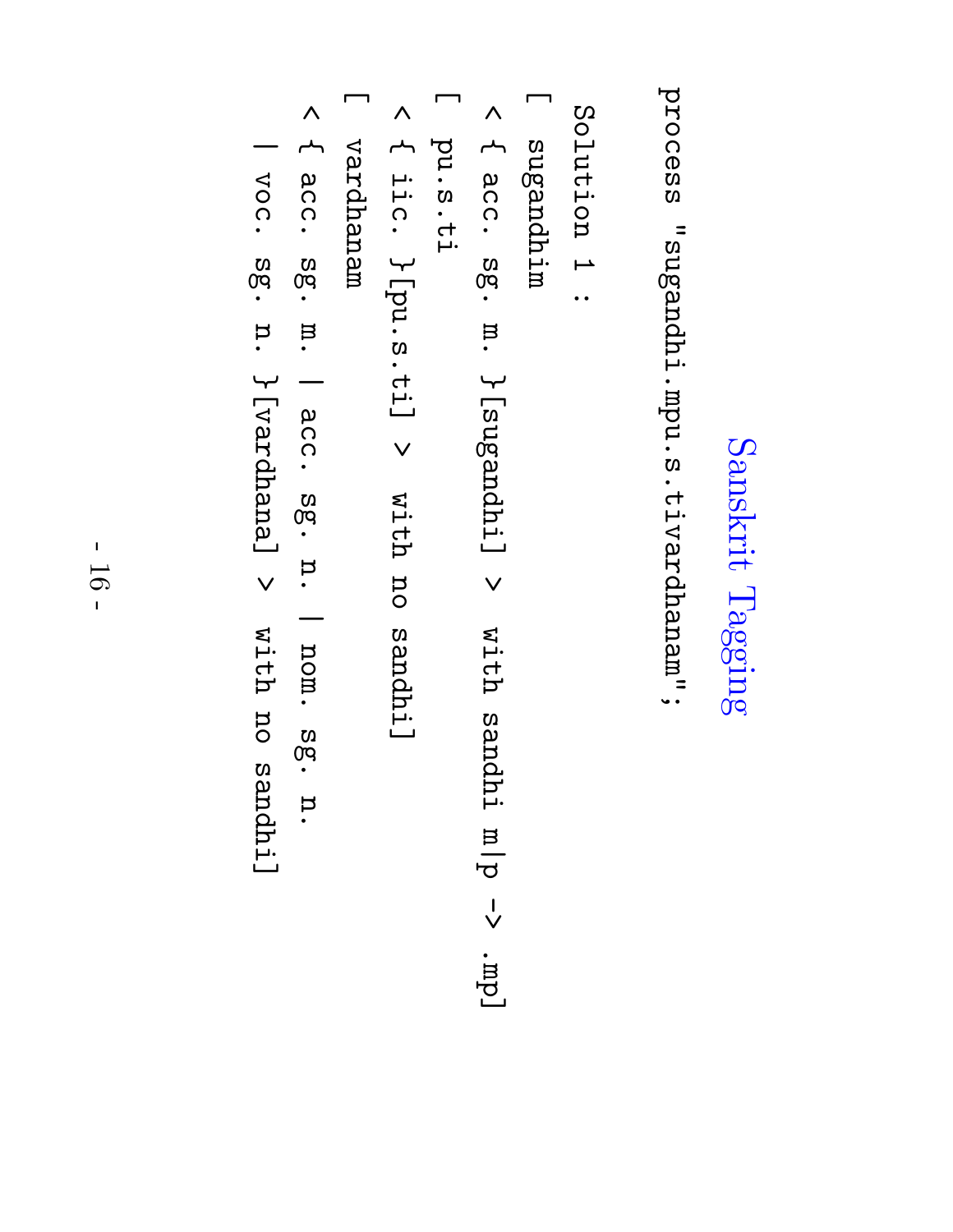#### Statistics Statistics

The complete automaton construction from the flexed forms lexicon takes only  $\Im S$ on  $\boldsymbol{\omega}$ 864MHz PC. We get  $\mathbf \varphi$ very compact automaton, with only 7337 states, 1438 of which accepting states, fitting in  $\rm H2B$ of memory. Without the sharing,  $\mathop{\otimes}\limits^{\mathop{\mathsf{M}}\nolimits}$ would have generated about 200000 states for  $\boldsymbol{\omega}$ size of 6MB!

The  $\operatorname{total}$ number of sandhi rules  $\Xi.$ 2802, of which 2411 are contextual. While 4150 states have no choice points, the remaining 318<br>28 have  $\mathbf \varphi$ non-deterministic component, with  $\mathbf \varphi$ fan-out reaching 164 in the worst situation. However in practice there are never more  ${\rm thd}$  $\mathcal{C}$ choices for  $\boldsymbol{\omega}$ given input, and segmentation  $\Xi.$  ${\rm extract}$ fast.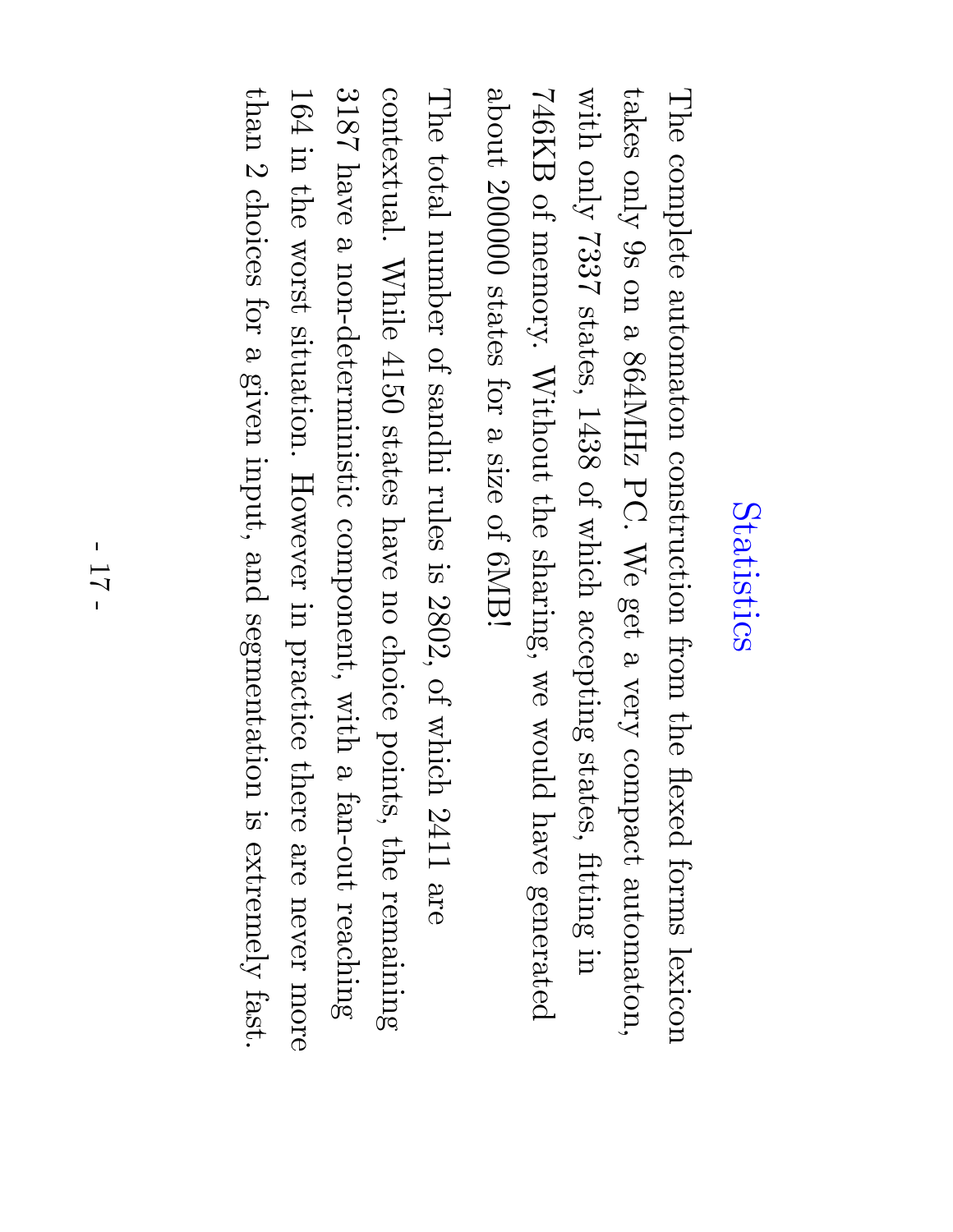### Soundness and Completeness of the Algorithms

 ${\rm Theorem}$ . If the lexical system  $(\overline{I},$  $\widehat{R})$  $\Xi.$ strict and weakly non-overlapping  $\mathbf c$  $\Xi.$ an<br>D  $(L,R)\text{-}sentence$ iff the algorithm  $(segment$  $\emph{a}$  $\mathfrak{S}$ returns  $\boldsymbol{\omega}$ solution; conversely, the<br>P  $(\mathrm{finite})$ set<br>O of  $\mathbb{E}$ such solutions exhibits  $\mathbb{E}$ the proofs for  $\mathbf c$  $\Xi$ a<br>O e<br>D  $(L,R)\text{-}sentence$ 

.

non-overlapping. non-overlapping. Fact.  $\rm \Xi$ classical Sanskrit, external sandhi  $\Xi.$  ${\rm dy}$ 

Cf. http://pauillac.inria.fr/~huet/FREE/tagger.ps http://pauillac.inria.fr/~huet/FREE/tagger.ps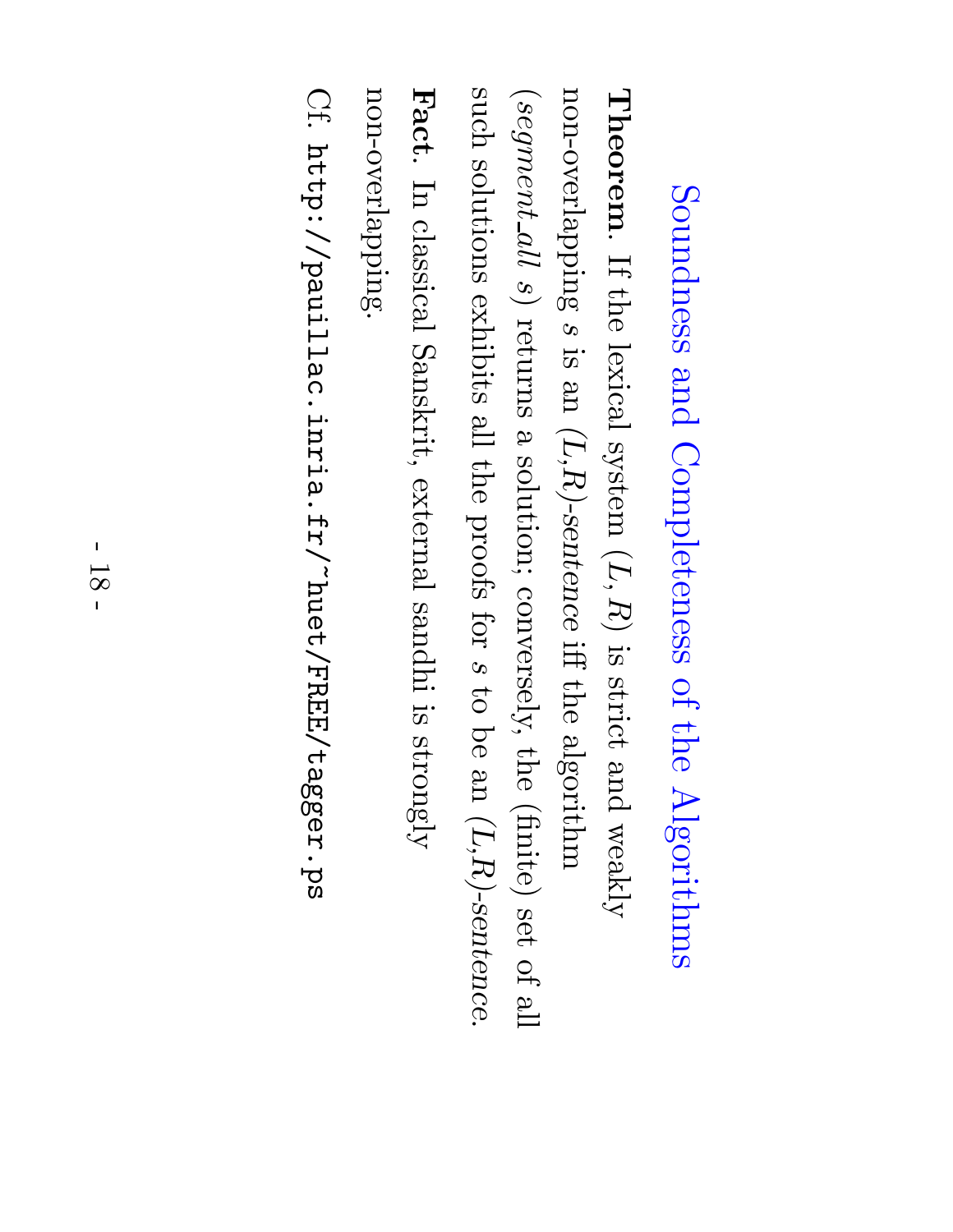#### $\blacktriangleright$ note on termination

backtracking. backtracking. prediction, allowing This Termination  $\mathrm{sol}$ l $\mathrm{low}$ s  $\rm\chi_{\rm UPS}$ e<br>S  $\Xi$  $\Xi.$ strategy well state proved e<br>So the  $\operatorname{surface}$ for  $\mathrm{sq}$ algorithm priority multiset selection of e<br>S ordering lexicon  $\boldsymbol{\mathsf{\Omega}}$ non-deterministic of resumptions on search resumptions. versus when  $\mathrm{algorithm}.$ euphony

This  $\Xi.$ important, since it. leaves  $\mathbb{E}$ freedom for implementing  $\operatorname{surface}$ priority policies learned  $\mathcal{\widetilde{Q}}$ corpus training.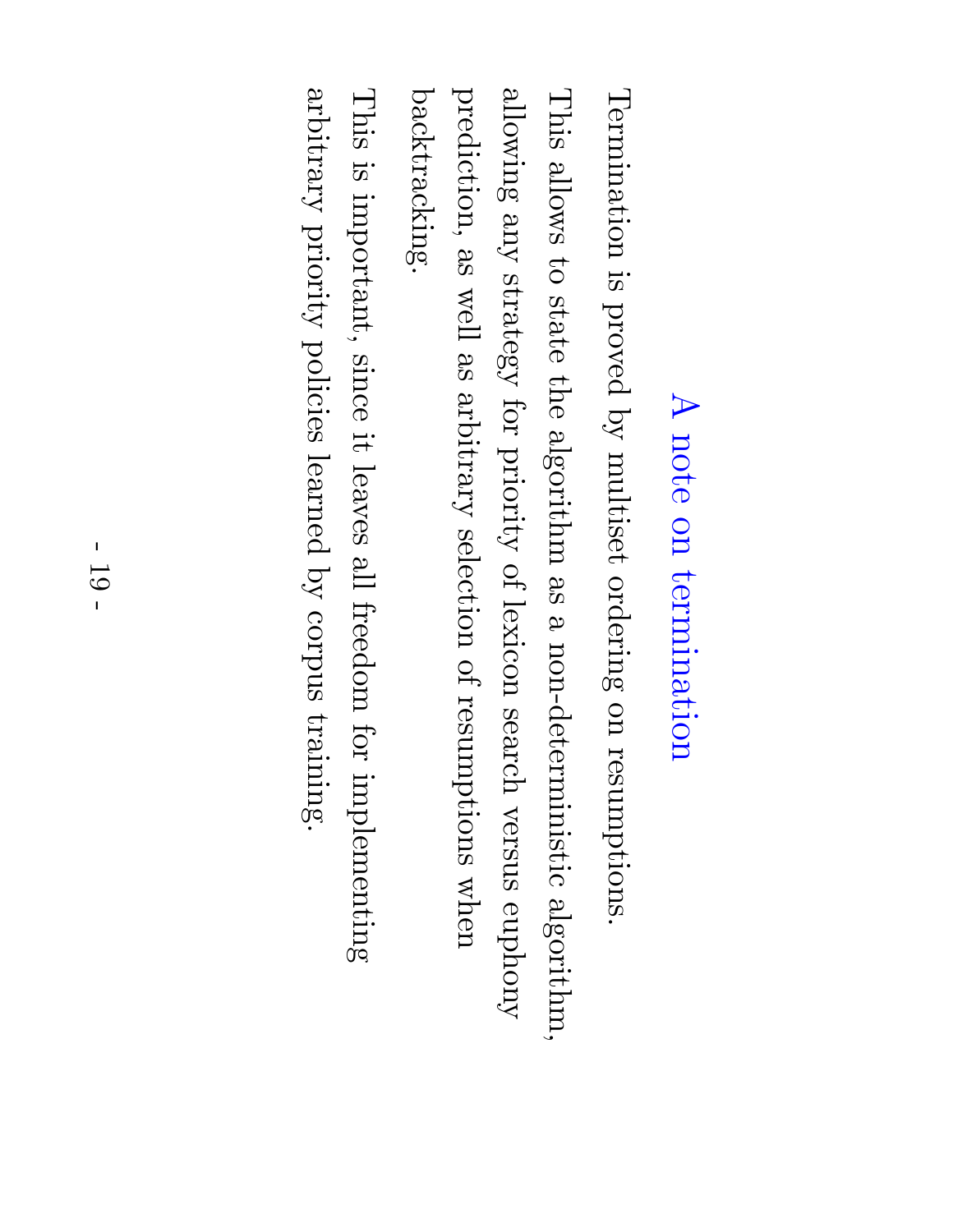# Non-deterministic programming Non-deterministic programming

Non-deterministic programming  $\Xi.$ no big<br>B deal.  $\rm \chi hy$ should you surrender control  $\Xi$  $\boldsymbol{\omega}$ PROLOG blackbox  $\dot{\sim}$ 

The three golden rules of non-deterministic programming:

- $\bullet$ Identify well your search state space
- $\bullet$ Represent states e<br>S non-mutable data
- $\bullet$ Prove termination termination

The last point  $\Xi.$ essential for understanding the  $\alpha$ pranularit $y$ and enforcing completeness completeness.

Remark. Multiset ordering  $\Xi.$ an<br>D elegant method for proving termination of non-deterministic programs,  $\operatorname{indegree}$ of the sequential strategy of the generation of the solutions.

-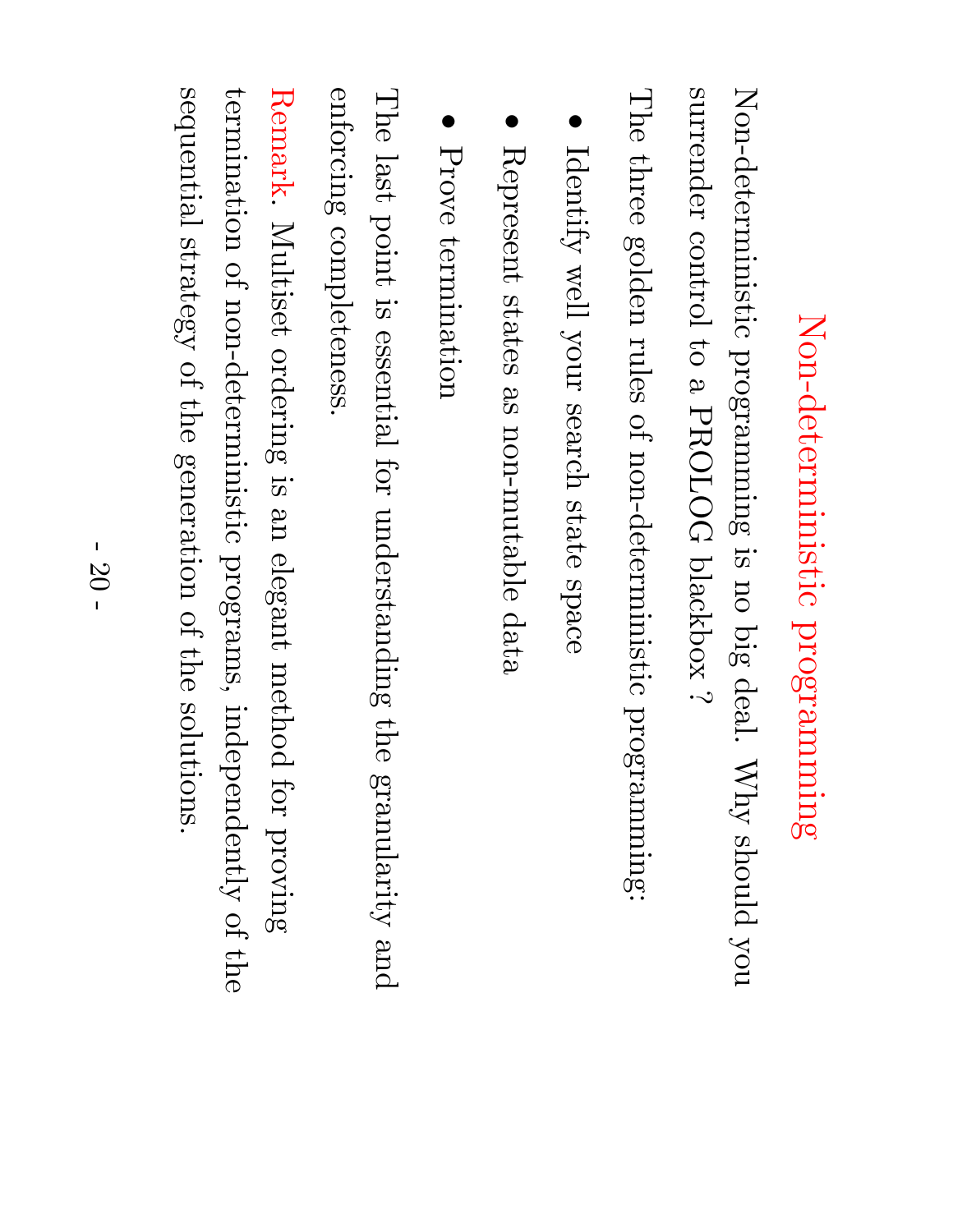### Enjoy!

- $\bullet$ Sanskrit site: http://pauillac.inria.fr/~huet/SKT/
- $\bullet$ Sandhi Analysis paper:

http://pauillac.inria.fr/~huet/FREE/tagger.ps http://pauillac.inria.fr/~huet/FREE/tagger.ps

 $\bullet$ Course notes:

http://pauillac.inria.fr/~huet/ZEN/ess1li.ps http://pauillac.inria.fr/~huet/ZEN/esslli.ps

 $\bullet$ Course slides:

http://pauillac.inria.fr/~huet/ZEN/Trento.ps http://pauillac.inria.fr/~huet/ZEN/Trento.ps

 $\bullet$ Tutorial slides:

http://pauillac.inria.fr/~huet/ZEN/Hyderabad.ps http://pauillac.inria.fr/~huet/ZEN/Hyderabad.ps

- $\bullet$ ZEN library: http://pauillac.inria.fr/~huet/ZEN/zen.tar
- $\bullet$ Objective Caml: http://caml.inria.fr/ocaml/

-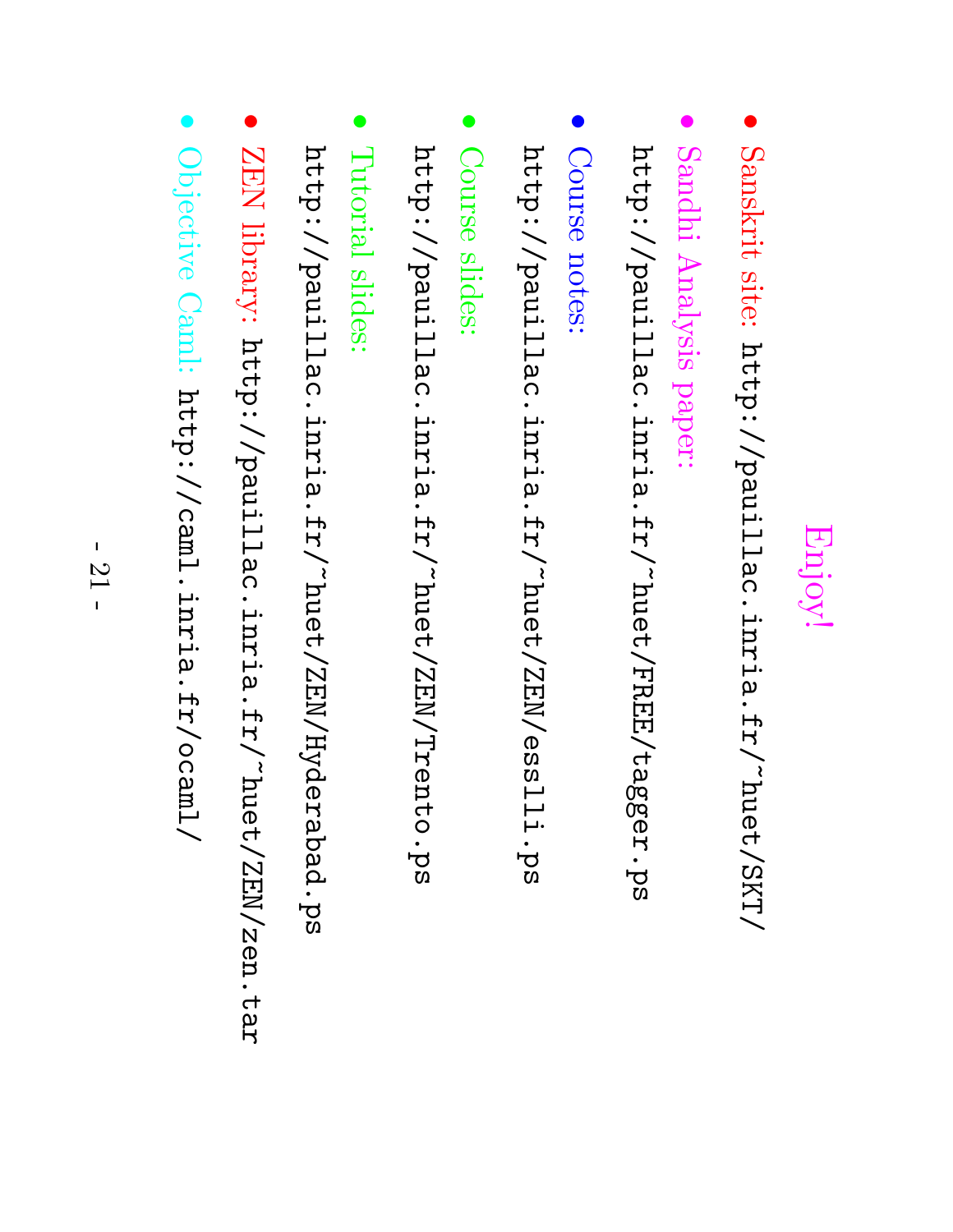- 22<br>24

Automata Automata mista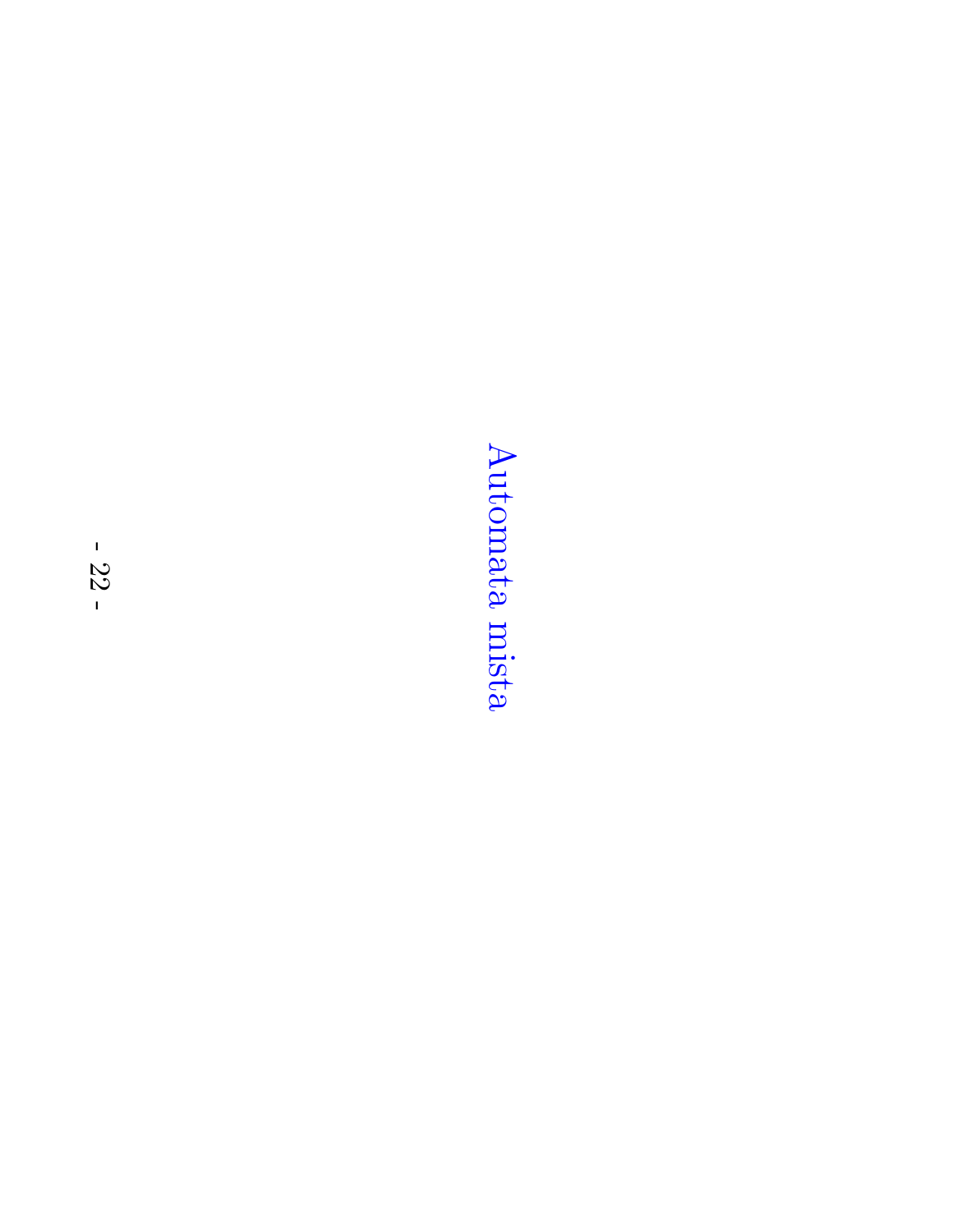# Differential Differential words

#### type delta  $\mathbf{I}$ (int  $\ast$ word);

 $\blacktriangleright$ differential word  $\Xi.$  $\mathbf \varphi$ notation permitting  $\Xi$ retrieve  $\boldsymbol{\omega}$ word  $\mathcal{G}% _{0}$ from another word  $\widetilde{\varepsilon}$ sharing  $\mathbf \varphi$ common prefix.  $\bm{\Pi}$ denotes the minimal path connecting the words in  $\boldsymbol{\omega}$ tree, e<br>S  $\boldsymbol{\omega}$ sequence of ups and downs: if  $\mathcal{Q}$  $\overline{\phantom{a}}$  $(n,$  $\widehat{x}$  $\mathop{\otimes}\limits^{\mathop{\mathsf{M}}\nolimits}$ go up  $\mathcal{S}% _{M_{1},M_{2}}^{\alpha,\beta}(-\varepsilon)=\mathcal{S}_{M_{1},M_{2}}^{\alpha,\beta}(-\varepsilon)$ times and then down along word  $\mathcal{C}$  $\mathbb{N}_\Theta$ compute the difference between  $\mathcal{C}$ and  $\widetilde{\varepsilon}$ e<br>S  $\mathbf \varphi$ differential word

 $di\ddot{f}f$  $\mathcal{C}% _{M_{1},M_{2}}^{\alpha,\beta}$  $\widetilde{\varepsilon}$  $\overline{\phantom{a}}$  $\bigcirc$ 1|,  $\mathcal{C}$  $\widetilde{\mathcal{C}}$ where  $\mathcal{C}$  $\overline{\phantom{a}}$  $p.w$  $\overline{\phantom{0}}$ and  $\widetilde{\varepsilon}$  $\overline{\phantom{a}}$  $p.w$ یم. with maximal common prefix  $\tilde{\mathcal{D}}$ 

The converse of d<br>Fff : word l<br>V word l<br>V delta  $\Xi.$ patch : delta l<br>V word l<br>V word:  $\widetilde{\omega}'$  $\Lambda$ e $\mathrm{U}$ ଚ<br>ଚ retrieved from

 $\varphi$  $\frac{1}{2}$ 

 $di\ddot{f}f$ 

 $\mathcal{C}% _{M_{1},M_{2}}^{\alpha,\beta}$ 

 $\widetilde{\omega}'$ 

e<br>S

 $\widetilde{\varepsilon}$ 

 $\overline{\phantom{a}}$ 

 $patch$ 

 $\varrho$ 

 $\mathcal{C}$ 

 $\mathcal{C}% _{0}^{(n)}:=\mathcal{C}_{0}^{(n)}$ 

and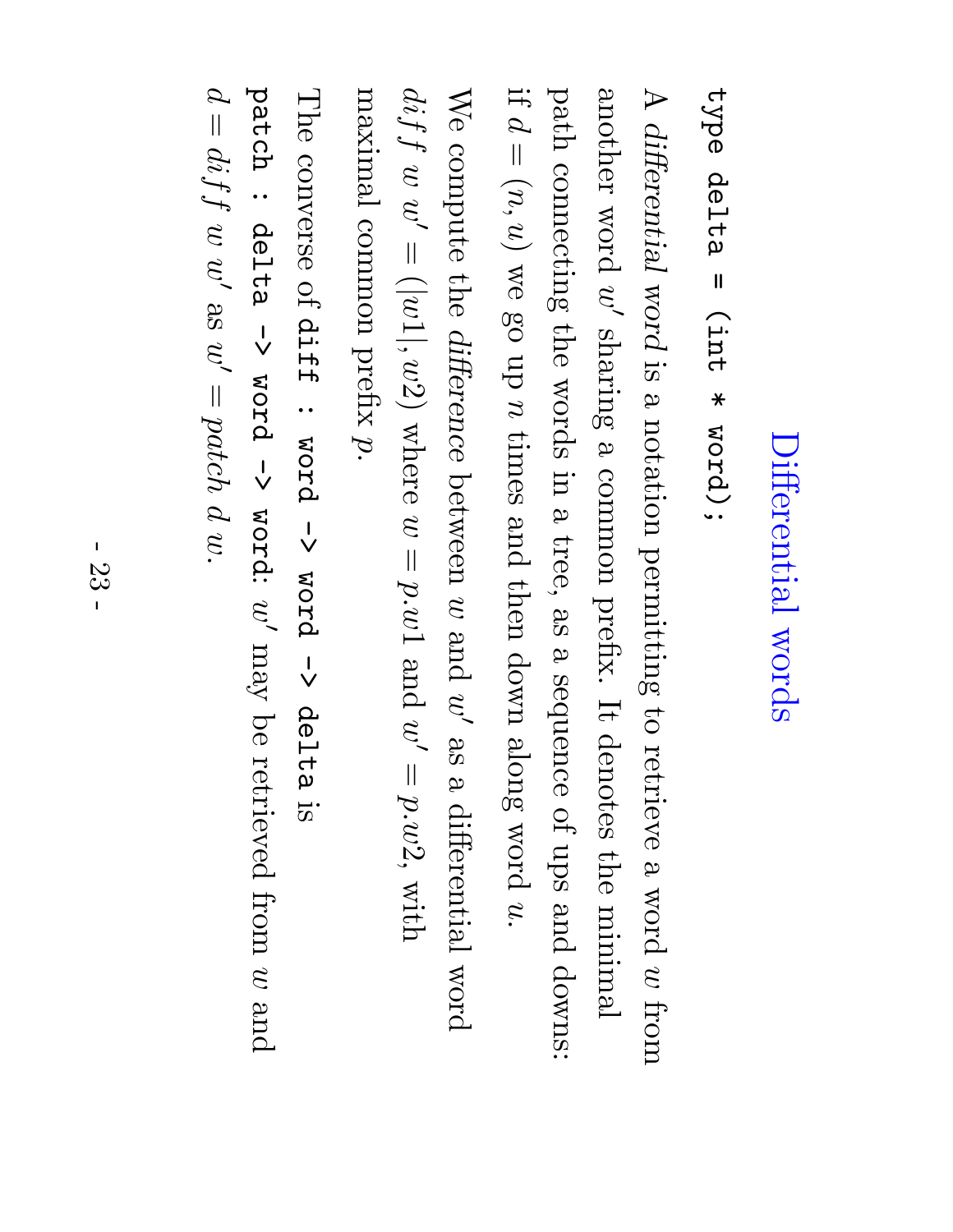# The automaton structure automaton structure

type input  $\mathbf{I}$ word;

type delta  $\mathbf{I}$ (int  $\ast$ word) and address  $\mathbf{I}$  $\Box$ Global O<br>ዙ delta  $\overline{\phantom{0}}$ Local O<br>ዙ delta ىــا<br>• •

type auto  $\mathbf{I}$  $\Box$ ひせい こうしょう こうしゃ こうしゃ こうしゃ こうしゃ こうしゃ こうしゃ こうしゃ O<br>H (bool  $\ast$ deter  $\ast$ choices) ا سا and deter  $\mathbf{I}$ list<br>1<br>1 (letter  $\star$ auto) and choices choices  $\mathbf{I}$ list<br>1<br>1 (input  $\ast$ address);

type automaton  $\mathbf{I}$  $\Lambda$ erra $\lambda$ auto  $\ast$ delta);

type backtrack  $\mathbf{I}$ (input  $\ast$ delta  $\ast$ choices) and resumption  $\mathbf{I}$ list<br>1<br>1 backtrack;  $\widehat{*}$ coroutine resumptions resumptions \*)

-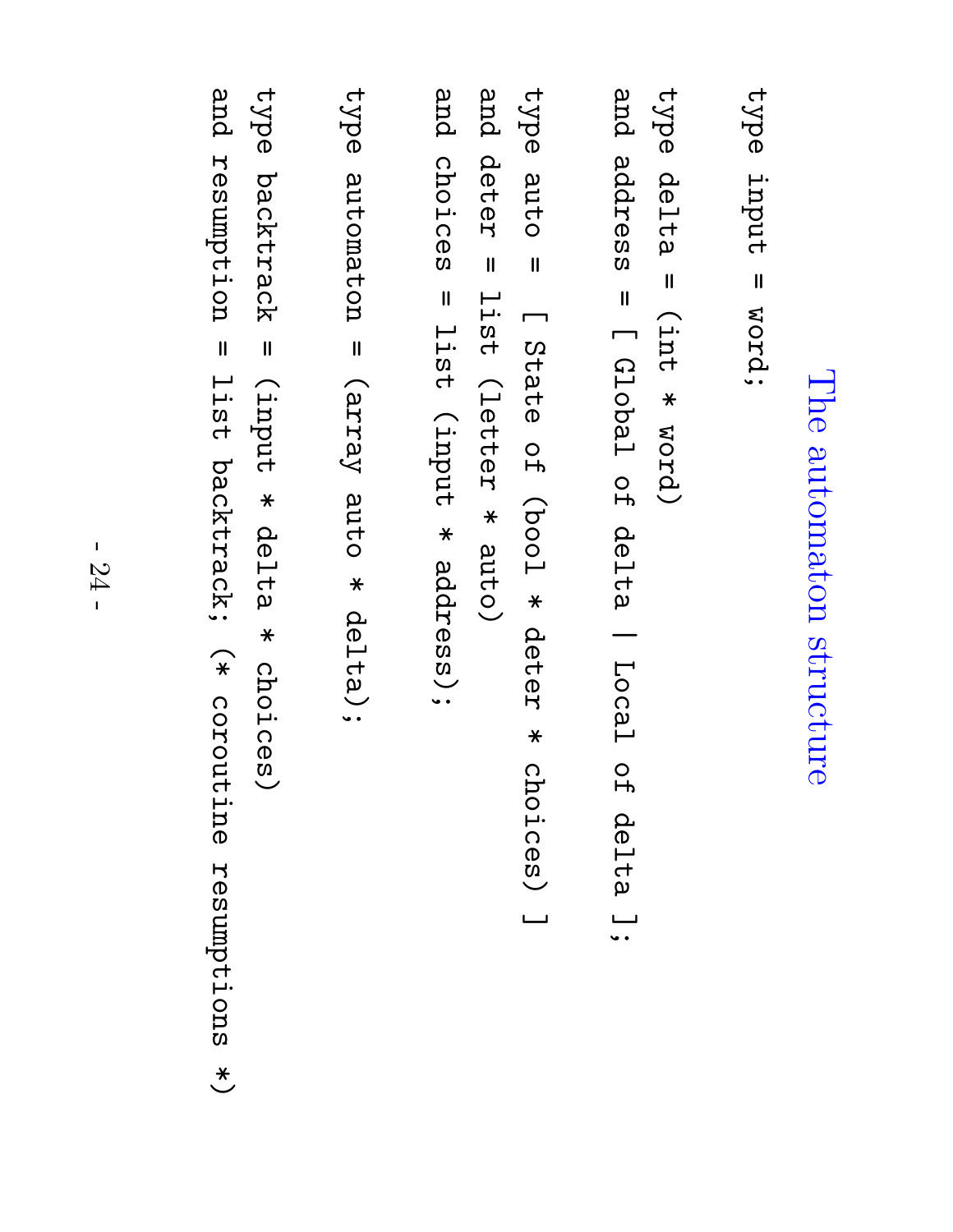# The transducer structure transducer structure

type input  $\mathbf{I}$ word and<br>P output  $\mathbf{I}$ word;

type delta  $\mathbf{I}$ (int  $\ast$ word) and address  $\Box$ Global O<br>ዙ delta  $\overline{\phantom{0}}$ Local

 $\mathbf{I}$ 

O<br>ዙ

delta

ىــا<br>• •

type trans  $\mathbf{I}$  $\Box$ ひせい こうしょう こうしゃ こうしゃ こうしゃ こうしゃ こうしゃ こうしゃ こうしゃ O<br>H (bool  $\ast$ deter  $\ast$ choices) ا سا and deter  $\mathbf{I}$ list<br>1<br>1 (letter  $\star$ trans) and choices (input address);

output

choices

 $\mathbf{I}$ 

list<br>1<br>1

 $\ast$ 

 $\ast$ 

type transducer  $\mathbf{I}$  $\Lambda$ erra $\lambda$ trans  $\ast$ delta);

type backtrack  $\mathbf{I}$ (input  $\ast$ output  $\ast$ delta  $\ast$ choices) and resumption  $\mathbf{I}$ list<br>1<br>1 backtrack;  $\widehat{*}$ coroutine resumptions  $\overset{*}{\smile}$ 

-